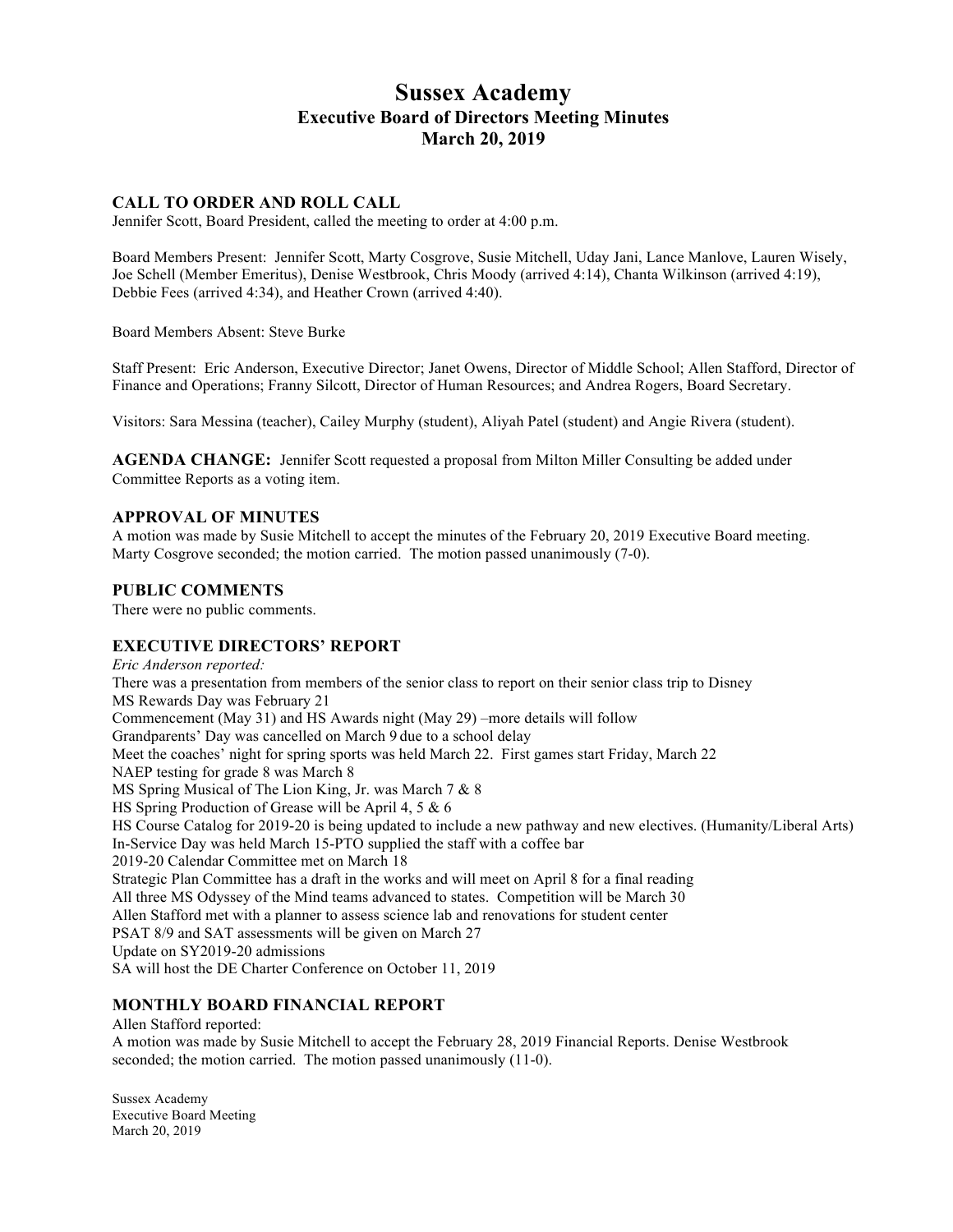## **SUSSEX ACADEMY FOUNDATION UPDATE**

Joe Schell reported there is \$300K in the foundation account. Some of these funds will be used to help with renovating the science lab since it is a capital expense.

There will be a Bocce ball tournament fundraiser in 2020. Balloon Festival – September 14 & 15, 2019 The Foundation Board will be funding 2 scholarships for one male and one female senior.

# **COMMITTEE REPORTS**

#### **Executive/Nominating/Succession**

Jen Scott reported there would be two board vacancies next year. Term extensions will be addressed at the April meeting.

### **Finance**

Allen Stafford reported: Form 990 explained in more detail Pool deck work estimate Lance Manlove will investigate the warranty with Pool & Spas in regards to the pool deck repair

### **Recognition**

No report was presented.

**Outreach** No report was presented.

**Building and Grounds**

No report was presented.

**Athletics** Written report was presented.

**Legislative** Written report was presented.

# **Governance (Policy & Legislative)**

No report was presented.

### **Employee Compensation**

No report was presented.

### **Ad Hoc Strategic Planning Committee**

Next meeting is April 8

## **Ad Hoc School Culture Committee**

Chris Moody reported he would like the school to obtain a feasibility study of the food service department at Sussex Academy.

Chris Moody made a motion to move forward with Milton Miller Consulting to conduct a Phase I study of SA food service department at the expense of \$4,960.00 (not to exceed). Uday Jani seconded; the motion carried. The motion passed unanimously (11-0).

### **Ad Hoc Board Policy Committee**

Next meeting April

Sussex Academy Executive Board Meeting March 20, 2019